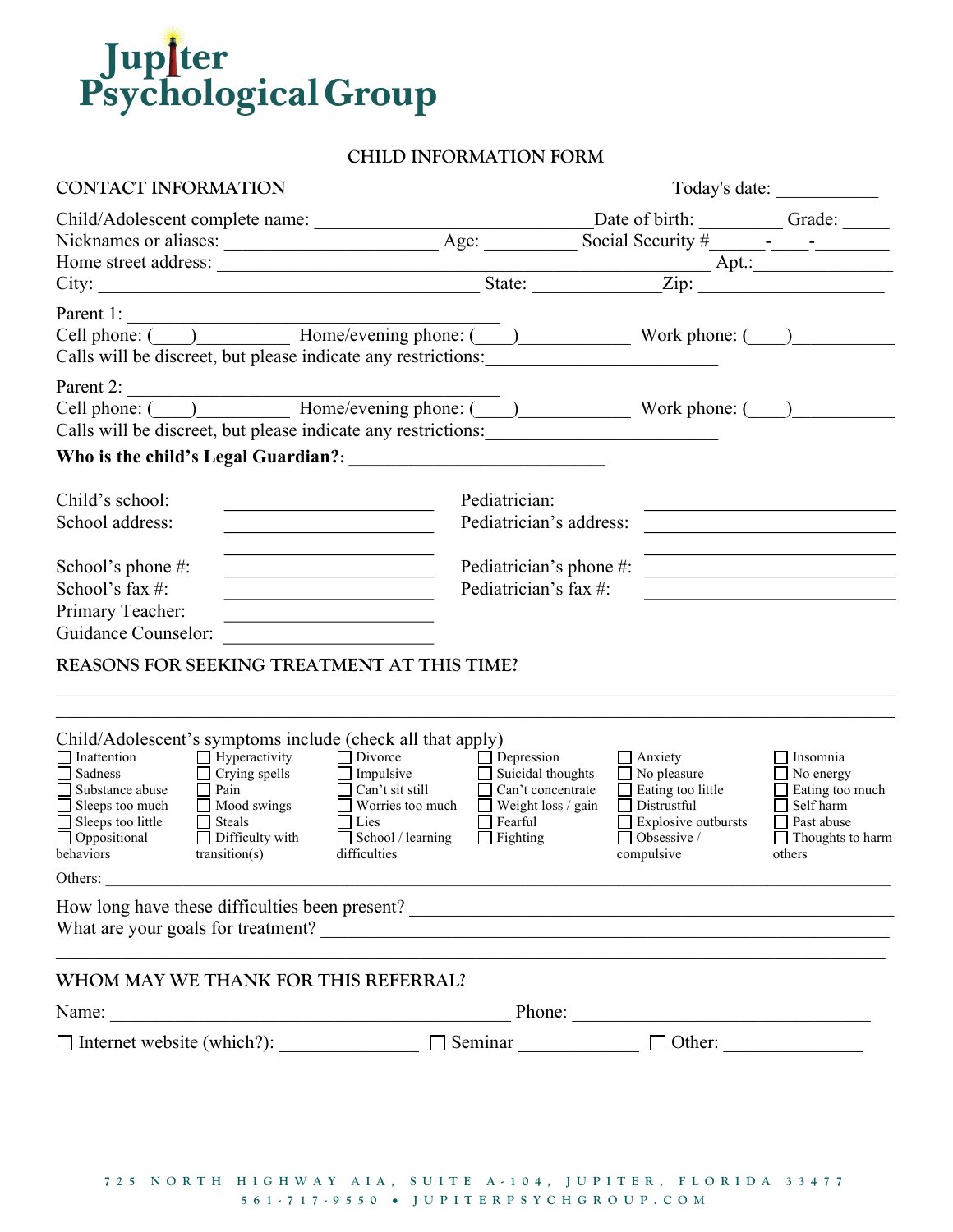## MENTAL HEALTH HISTORY

| Date(s)                                                                                                                        | Previous Mental Health Treatment:<br>Therapist/Facility                                                                                                                                         | <b>Reason for seeking treatment</b>                                                                                                                                                                                     | Was treatment helpful?                                                                                                                                                                                                                                                                                |
|--------------------------------------------------------------------------------------------------------------------------------|-------------------------------------------------------------------------------------------------------------------------------------------------------------------------------------------------|-------------------------------------------------------------------------------------------------------------------------------------------------------------------------------------------------------------------------|-------------------------------------------------------------------------------------------------------------------------------------------------------------------------------------------------------------------------------------------------------------------------------------------------------|
| Date(s)                                                                                                                        | Previous Psychological and/or Educational Testing<br><b>Assessor/Facility</b>                                                                                                                   | <b>Reason for seeking testing</b>                                                                                                                                                                                       | <b>Results of testing?</b>                                                                                                                                                                                                                                                                            |
| Date(s)                                                                                                                        | Is the child currently prescribed any psychiatric medications?<br><b>Medication</b>                                                                                                             | <b>Reason for prescription</b>                                                                                                                                                                                          | Is medication helpful?                                                                                                                                                                                                                                                                                |
| Date(s)                                                                                                                        | <b>Medication</b>                                                                                                                                                                               | Has the child been prescribed any psychiatric medications in the past?<br><b>Reason for prescription</b>                                                                                                                | <b>Reason stopped</b>                                                                                                                                                                                                                                                                                 |
|                                                                                                                                | <b>FAMILY INFORMATION</b>                                                                                                                                                                       |                                                                                                                                                                                                                         |                                                                                                                                                                                                                                                                                                       |
| Parent 1<br>Name:<br>Date of Birth / Age<br>Education<br>Employer<br>Occupation<br><b>Marital Status</b><br>Length of Marriage |                                                                                                                                                                                                 | Parent <sub>2</sub><br>Name:<br>Date of Birth / Age<br>Education<br>Employer<br>Occupation<br>the control of the control of the control of the control of the control of<br><b>Marital Status</b><br>Length of Marriage | the control of the control of the control of the control of the control of<br>the control of the control of the control of the control of the control of<br>the control of the control of the control of the control of the control of<br>the control of the control of the control of the control of |
|                                                                                                                                | If parents are divorced, what is the custody arrangement?<br>If parents are divorced, has either parent remarried? $\Box$ Yes<br>Do both parents agree to this treatment/evaluation? $\Box$ Yes | $\neg$ No                                                                                                                                                                                                               | No (If not, please explain):                                                                                                                                                                                                                                                                          |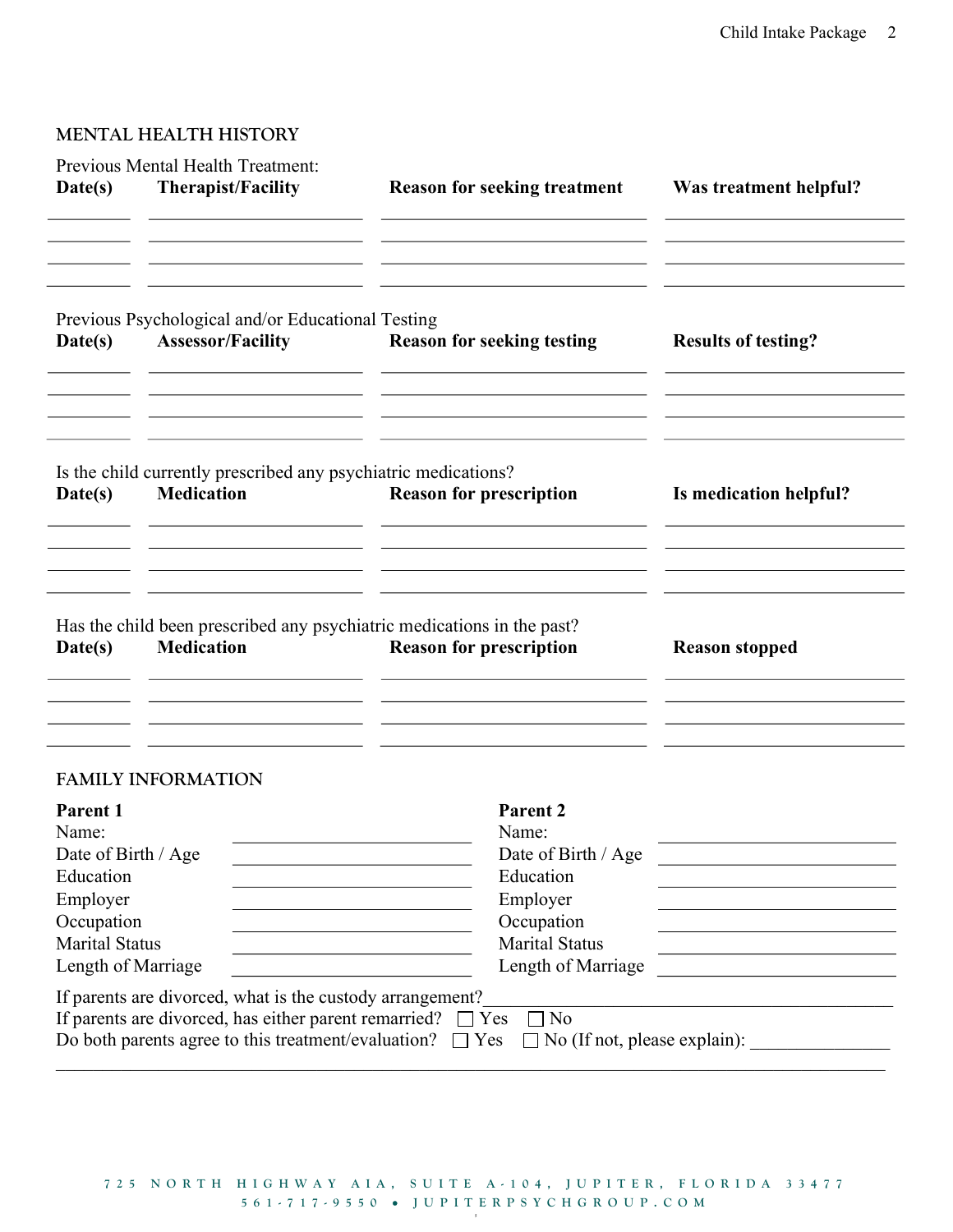| Please list the child's siblings |  |
|----------------------------------|--|
|----------------------------------|--|

| <b>Name</b>                                                                                                              | Age         | <b>Sex</b>                                                                                                           | Living at home?<br>$\Box$ Yes<br>No                                                                                  |
|--------------------------------------------------------------------------------------------------------------------------|-------------|----------------------------------------------------------------------------------------------------------------------|----------------------------------------------------------------------------------------------------------------------|
| the control of the control of the control of the control of the control of the control of                                |             | the control of the control of the control of                                                                         | Yes<br>No                                                                                                            |
| <u> 1989 - Johann Stein, marwolaethau a bhann an t-Amhain ann an t-Amhain an t-Amhain an t-Amhain an t-Amhain an </u>    |             | <u> 1980 - Johann Barbara, martxa alemaniar a</u>                                                                    | $\exists$ Yes<br>No<br>$\exists$ Yes<br>N <sub>0</sub>                                                               |
| Is there anyone else living at home?:                                                                                    |             | <u> 1980 - Jan Stein Stein Stein Stein Stein Stein Stein Stein Stein Stein Stein Stein Stein Stein Stein Stein S</u> |                                                                                                                      |
| Family Relationships:                                                                                                    |             |                                                                                                                      |                                                                                                                      |
| What is your child's relationship like with:<br>Parent 1:<br><u> 1989 - Andrea Station, amerikansk politik (d. 1989)</u> | Parent 2:   |                                                                                                                      | <u> 1989 - Johann Stein, mars an deutscher Stein und der Stein und der Stein und der Stein und der Stein und der</u> |
| Sister(s)                                                                                                                | Brother(s): |                                                                                                                      | <u> 1980 - Andrea Barbara, poeta esperanto-</u>                                                                      |
|                                                                                                                          |             |                                                                                                                      |                                                                                                                      |
|                                                                                                                          |             |                                                                                                                      |                                                                                                                      |
| Has your child every experienced any traumatic event (accident, death of a loved one): $\Box$ No $\Box$ Yes: If yes,     |             |                                                                                                                      |                                                                                                                      |
| History of physical or sexual abuse, family violence or neglect?: $\square$ No $\square$ Yes, If yes, please describe:   |             |                                                                                                                      |                                                                                                                      |
| <b>FAMILY BACKGROUND INFORMATION</b>                                                                                     |             |                                                                                                                      |                                                                                                                      |
|                                                                                                                          |             |                                                                                                                      |                                                                                                                      |
|                                                                                                                          |             |                                                                                                                      |                                                                                                                      |
|                                                                                                                          |             |                                                                                                                      |                                                                                                                      |
|                                                                                                                          |             |                                                                                                                      |                                                                                                                      |
|                                                                                                                          |             |                                                                                                                      |                                                                                                                      |
| DEVELOPMENTAL HISTORY                                                                                                    |             |                                                                                                                      |                                                                                                                      |
| Please fill in any information you have on the areas listed below.                                                       |             |                                                                                                                      |                                                                                                                      |
| 1. PREGNANCY AND DELIVERY                                                                                                |             |                                                                                                                      |                                                                                                                      |
|                                                                                                                          |             |                                                                                                                      |                                                                                                                      |
|                                                                                                                          |             |                                                                                                                      |                                                                                                                      |
| 2. FIRST FEW MONTHS OF LIFE<br>Any medical conditions/allergies?                                                         |             |                                                                                                                      |                                                                                                                      |
|                                                                                                                          |             |                                                                                                                      |                                                                                                                      |
| 725 NORTH HIGHWAY AIA, SUITE A-104, JUPITER, FLORIDA 33477<br>561-717-9550 · JUPITERPSYCHGROUP.COM                       |             |                                                                                                                      |                                                                                                                      |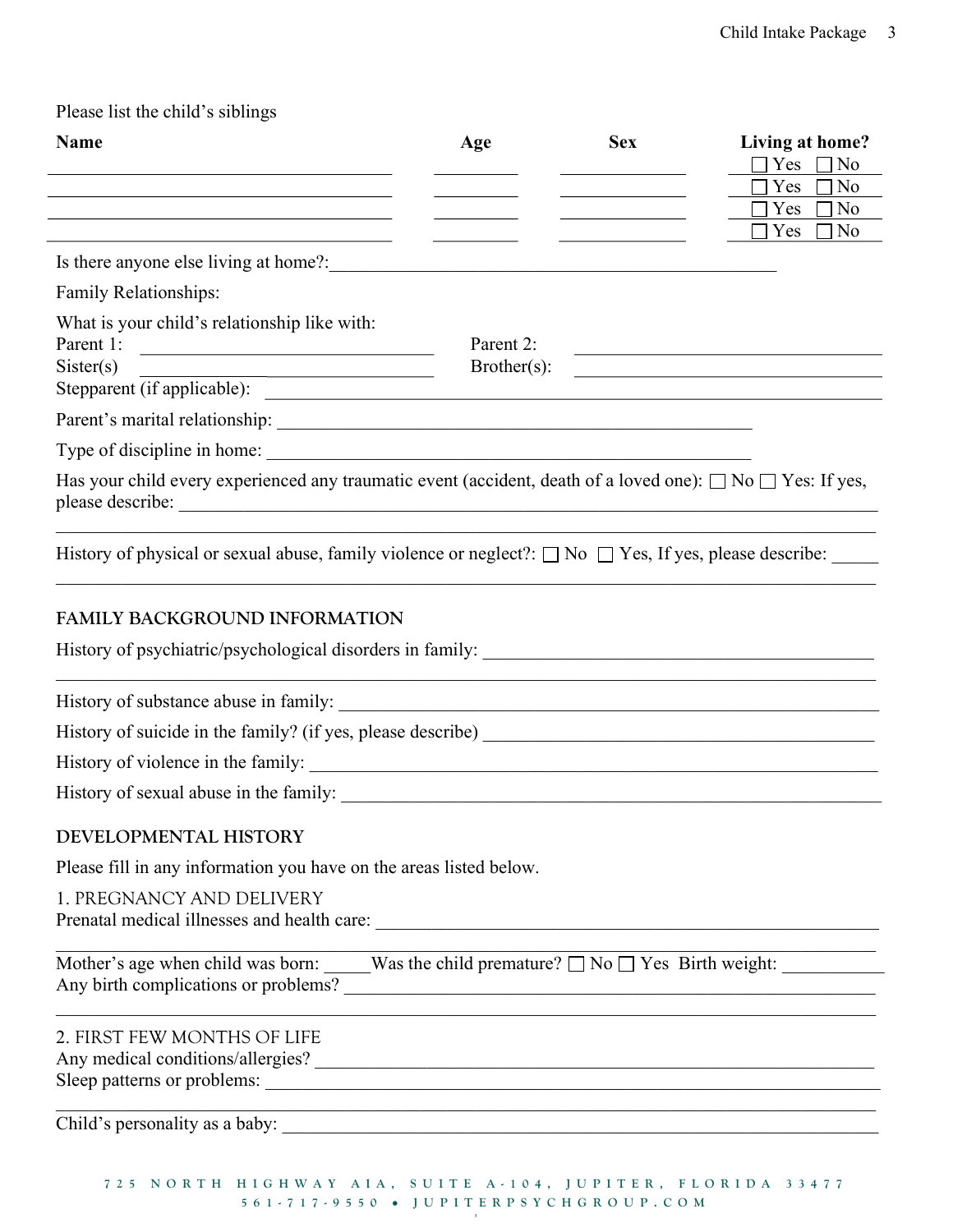| NO YES | Any current bedwetting/toileting concerns?:                                                                   |
|--------|---------------------------------------------------------------------------------------------------------------|
|        |                                                                                                               |
|        |                                                                                                               |
|        |                                                                                                               |
|        |                                                                                                               |
|        |                                                                                                               |
|        | If yes, please describe:                                                                                      |
|        |                                                                                                               |
|        |                                                                                                               |
|        |                                                                                                               |
|        |                                                                                                               |
|        |                                                                                                               |
|        |                                                                                                               |
|        |                                                                                                               |
|        |                                                                                                               |
|        |                                                                                                               |
|        |                                                                                                               |
|        |                                                                                                               |
|        |                                                                                                               |
|        |                                                                                                               |
|        |                                                                                                               |
|        |                                                                                                               |
|        |                                                                                                               |
|        |                                                                                                               |
|        |                                                                                                               |
|        |                                                                                                               |
|        |                                                                                                               |
|        | <i>Therapist use only:</i> If medical condition, was a referral provided? $\Box$ N/A $\Box$ NO $\Box$ YES: to |
|        |                                                                                                               |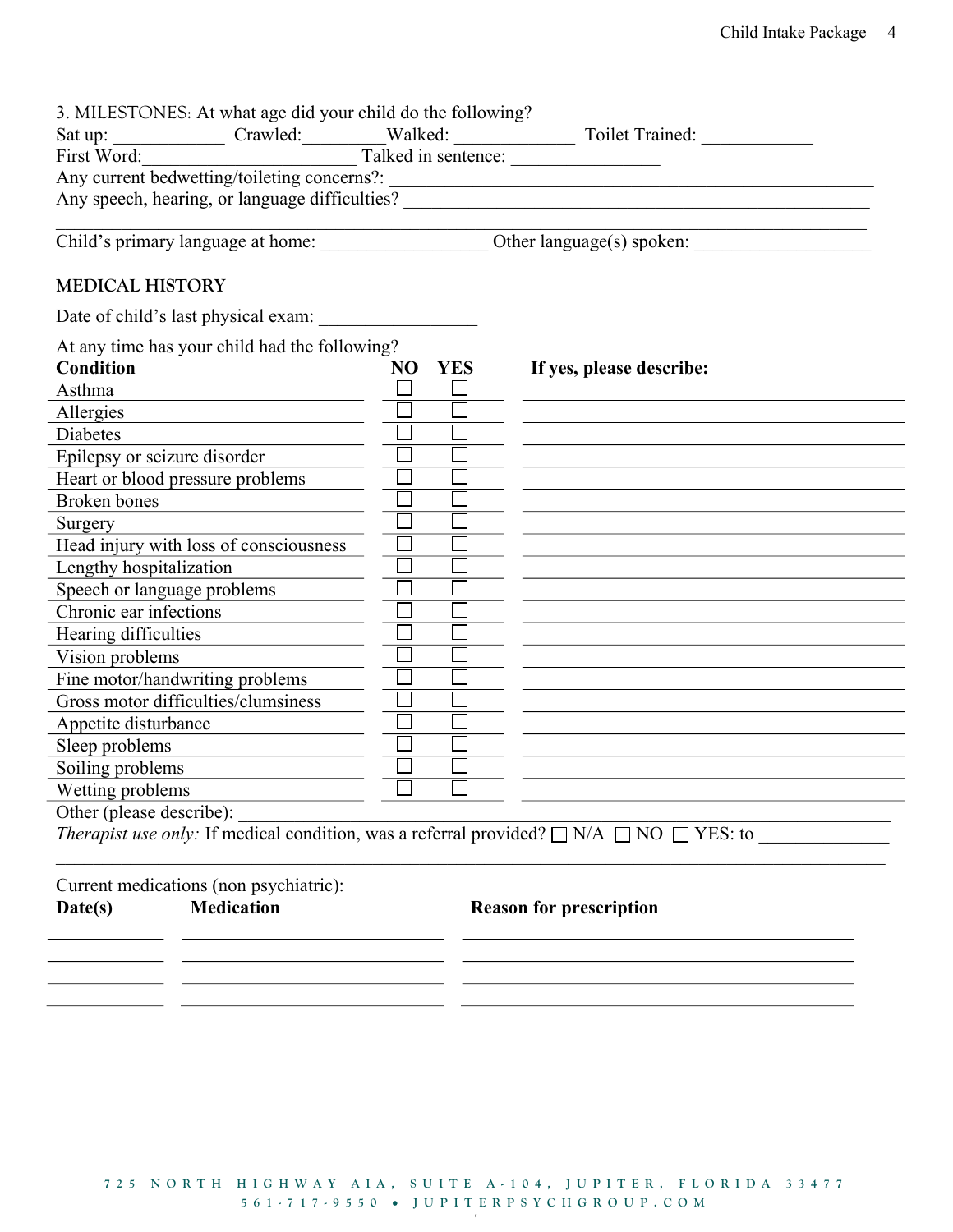# ACADEMIC INFORMATION

| School(s) (Name, district, address, phone)                                                                                                                                             |                                        | Grade(s) Age Dates attended |
|----------------------------------------------------------------------------------------------------------------------------------------------------------------------------------------|----------------------------------------|-----------------------------|
| <u> 1999 - Jan James James James James (J. 1999)</u>                                                                                                                                   |                                        |                             |
| <u> 1999 - Johann Stoff, amerikan bestein der stadt for de stadt for de stadt for de stadt for de stadt for de st</u>                                                                  |                                        |                             |
| <u> 1999 - Johann Harry Harry Harry Harry Harry Harry Harry Harry Harry Harry Harry Harry Harry Harry Harry Harry</u>                                                                  |                                        |                             |
| Child's scores on most recent standardized test (FCAT, SAT, etc.): _________________________________                                                                                   |                                        |                             |
|                                                                                                                                                                                        |                                        |                             |
| Grade(s) repeated: Reason: Reason: Does your child have an IEP (Individualized Educational Plan)?: $\Box$ YES $\Box$ NO                                                                |                                        |                             |
| Describe school behavioral problems:                                                                                                                                                   |                                        |                             |
|                                                                                                                                                                                        |                                        |                             |
|                                                                                                                                                                                        |                                        |                             |
|                                                                                                                                                                                        |                                        |                             |
|                                                                                                                                                                                        |                                        |                             |
| <b>LEGAL HISTORY</b>                                                                                                                                                                   |                                        |                             |
| Has your child had any type of legal involvement? $\Box$ No $\Box$ Yes, If yes, please describe:                                                                                       |                                        |                             |
| <b>OTHER</b>                                                                                                                                                                           |                                        |                             |
|                                                                                                                                                                                        |                                        |                             |
|                                                                                                                                                                                        |                                        |                             |
| Is there anything else I should know that doesn't appear on this or other forms, but that is or might be<br>important?                                                                 |                                        |                             |
| My signature below indicates that I have voluntarily and accurately completed the Child Information Form. A<br>photocopy of this agreement will be considered as valid as an original. |                                        |                             |
|                                                                                                                                                                                        |                                        |                             |
| Client name                                                                                                                                                                            | Signature of Client/Parent or Guardian | Date                        |
|                                                                                                                                                                                        |                                        |                             |

Therapist name Signature of Therapist Date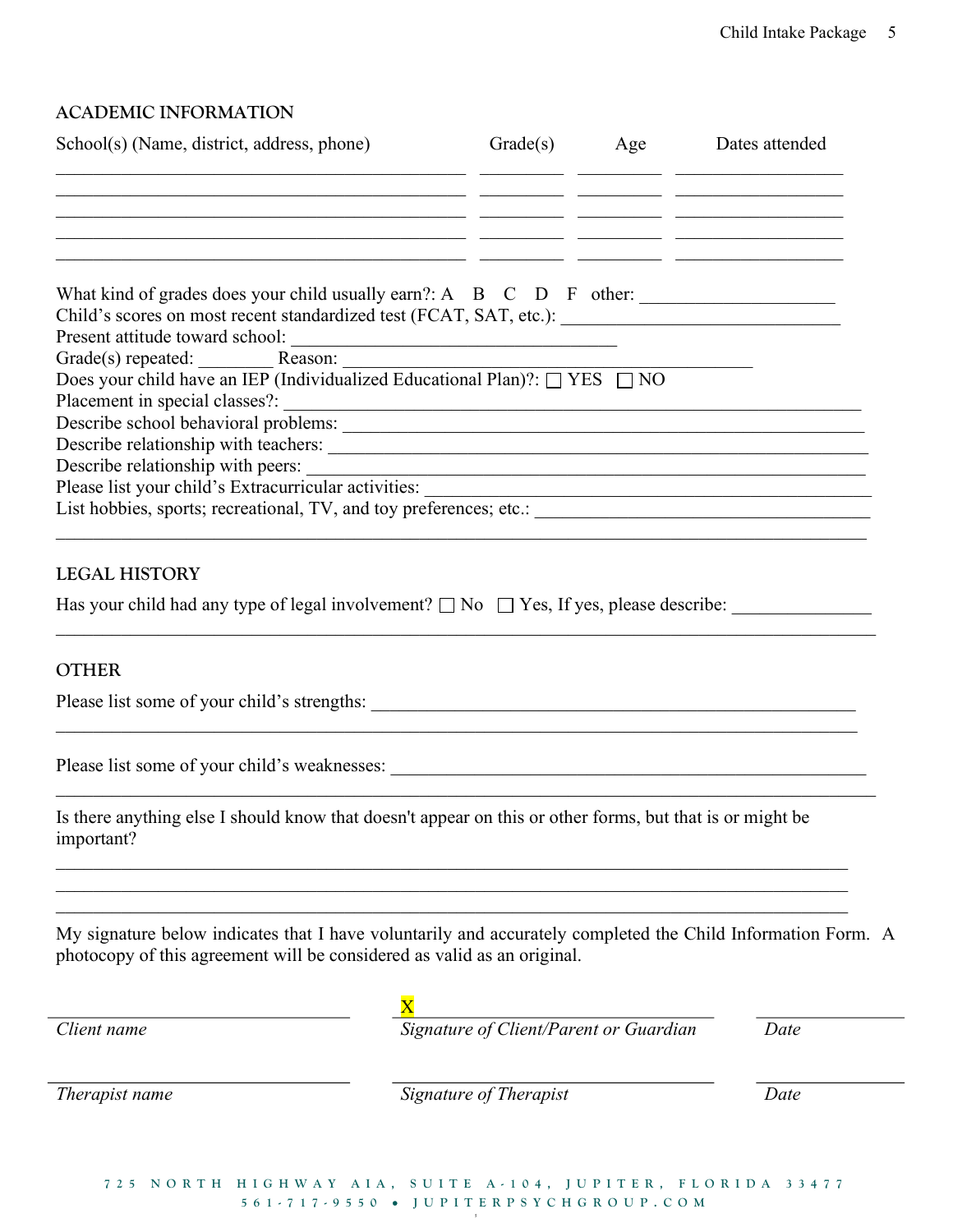### CONSENT FOR TREATMENT

I do hereby seek and consent to take part in the treatment and/or Psychological Evaluation with the below named Independent Contractor. If the patient is a minor, I hereby give my consent as a parent/legal guardian for my child to participate in Psychotherapy and/or complete Psychological Evaluation by the above named clinician. I understand that it is my sole responsibility to notify my child's other parent of these Psychological Services. I also understand that no promises have been made to me as to the results of treatment, evaluation or of any other procedures provided by this clinician, as treatment benefits, while likely, cannot be guaranteed. I have the right to inquire fully about the credentials, education, and experience of my clinician or my child's clinician and to have my questions answered to my satisfaction.

I am aware that I may discontinue services with this clinician at any time. My only obligation will be to pay all outstanding fees for the services I have already received. I understand that under certain circumstances I may lose other services or may face other consequences if I stop treatment (for example, if my treatment has been Court-ordered, my discontinuing treatment may have an adverse effect on the outcome of the Court proceeding). I know that I must call to cancel an appointment at least 24 hours before the time of the appointment. If I do not cancel or do not show for my appointment, I will be charged the session fee for that service. I understand that if I do not pay for the services I receive, those services may be discontinued.

The initial appointment for Psychotherapy is a diagnostic intake session with a fee of \$ The standard fee for Psychotherapy is \$ for a full 45 minute session, which will be billed at the conclusion of each session. Due to financial hardship, reduced fees may be available for 20-30 minute sessions. I understand that my treatment and/or treatment of a minor will not be compromised due to my financial situation. I agree to be responsible for a reduced rate of \$ \_\_\_\_\_ per session. Fees for therapeutic groups are \$ per person per session or as otherwise agreed between myself and my treatment provider.

I understand that the fee for Psychological Testing is \$\_\_\_\_\_ per hour, which will be billed at the conclusion of each testing session and following the completion of the Psychological Report; or a flat-rate of \$\_\_\_\_\_. This flat-rate is payable in two parts: a deposit of \$ payable before the start of this (these) services, and a second payment of the balance due on the completion and delivery of any report (or, for depositions, testimony, or other services, at the time these services take place). Additional fees may be charged for tests requiring computer scoring. If completing Psychological Testing, I understand that these services may include direct, face-toface contact, interviewing, and/or testing. They may also include the psychologist's time required for the reading of records, consultations with other psychologists and professionals, scoring, interpreting the results, and any other activities to support these services.

I am aware that the procedures utilized for selecting and implementing therapeutic interventions; selecting, giving, and scoring psychological tests; interpreting and storing testing results; and maintaining my privacy will be carried out in accord with the rules and guidelines of the American Psychological Association and other professional organizations. All interventions and assessment measures that are chosen will be suitable for the purposes described above (in psychological terms, their reliability and validity for these purposes and population have been established in relevant scientific and psychological research). All service-related documents, psychological tests and test results will be kept in a secure place.

Historically, mental health services have been associated with absolute confidentiality between the family and clinician. Currently, Federal and Florida laws and regulations and professional ethics require clinicians to maintain complete confidentiality of information and communications revealed in the course of treatment. In these cases, the clinician cannot release any information about my family without my expressed and informed permission. There are some exceptional circumstances where clinicians are required or permitted to communicate information about mental health services to persons outside the family. I am aware that an agent of my insurance company, billing service or other third-party payer may be given information about the type(s), cost(s), date(s), and providers of any services or treatments I receive. Other exceptions include the following situations:

- The client presents a clear and present danger to himself or herself and refuses to accept appropriate treatment.
- The client communicates to the clinician an imminent threat of physical violence against a clearly identified or reasonably identifiable victim, or the clinician has a reasonable basis to believe there is a clear and present danger of physical violence against such a victim.
- The client introduces his or her mental condition as a defense in a legal proceeding.
- In child custody or adoption cases, the judge determines that the clinician has information bearing significantly on the client's ability to provide suitable care or custody and this information bears significantly on the welfare of the child.
- The client initiates legal action against the clinician, and client information is necessary or relevant to the clinician's defense.
- The clinician has grounds to believe a child under the age of 18, an elderly person (over age 60), or a handicapped adult, has been or is at risk of being abused or neglected.
- A Judge orders a clinician to release client information.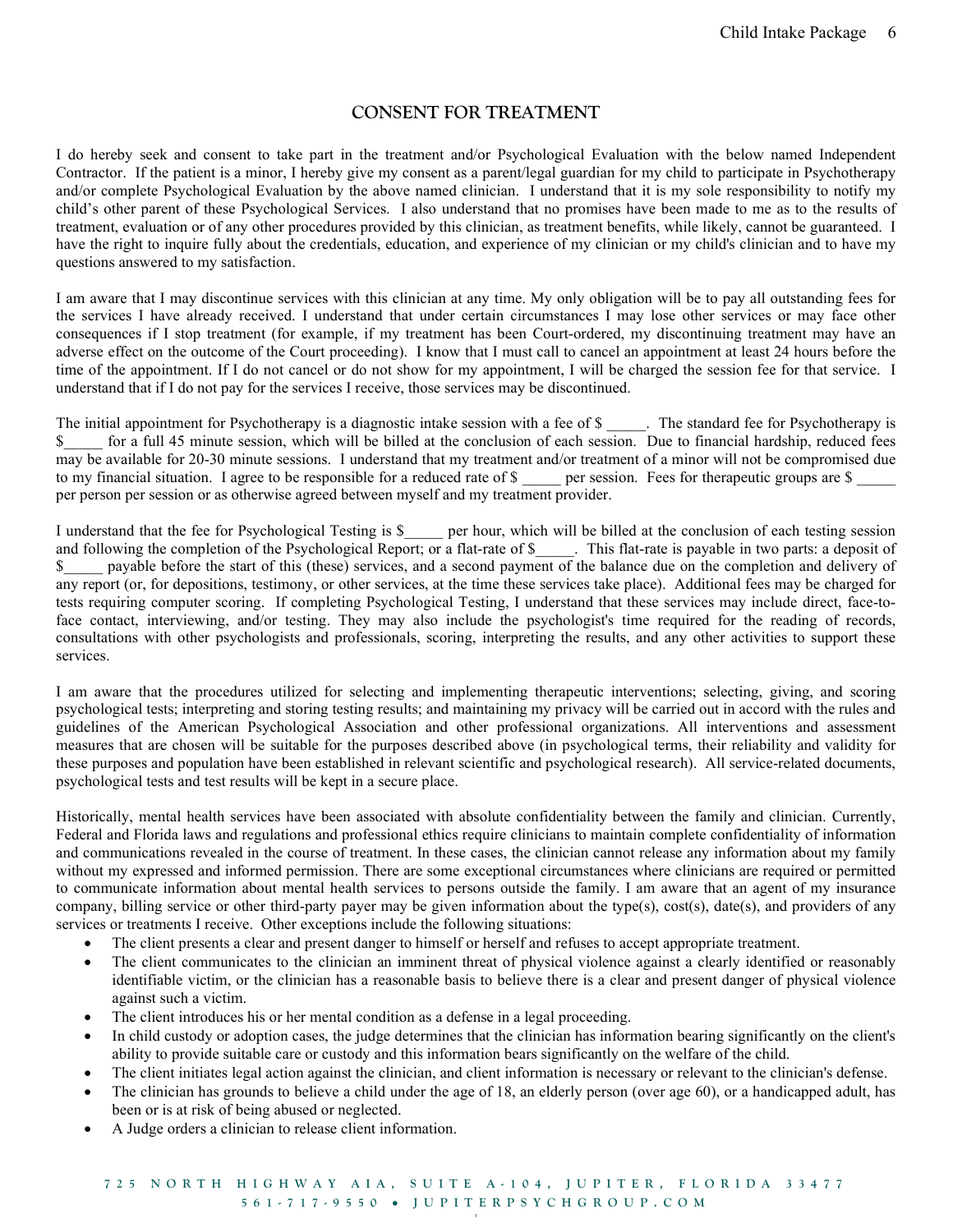With a properly signed Release of Information, I understand that Treatment Summary letters may be provided in lieu of releasing the complete psychological records to a requesting party.

I have discussed responsibility for payment for treatment and I assume financial responsibility for myself and/or my family members for all psychological services rendered; including psychotherapy, psychological testing, and other psychological services. I understand that if I am using an insurance plan, payment by an insurance company cannot be guaranteed. I understand that I am responsible to meet my insurance deductible and co-payments, in addition to payment for any services not covered by my insurance carrier. If my insurance carrier refuses to make payment, I accept responsibility for prompt payment for any treatment and services rendered to myself and/or my family. Independent Contractors reserve the right to release necessary and relevant information to a collection agency regarding overdue balances or fees owed for services provided.

If an emergency arises after working hours and in the event that I cannot contact my clinician or the clinician on call, I will call 911 or go to the nearest emergency room if I believe I am a danger to myself or others or my child may be a danger to him/herself or others.

My signature below shows that I have read, understand and agree with all of the statements within this Consent for Treatment. A photocopy of this agreement will be considered valid as an original.

 $X$ Signature of Client Date  $X$ Signature of Parent or Guardian Date

 $\mathcal{L}_\mathcal{L} = \mathcal{L}_\mathcal{L} = \mathcal{L}_\mathcal{L} = \mathcal{L}_\mathcal{L} = \mathcal{L}_\mathcal{L} = \mathcal{L}_\mathcal{L} = \mathcal{L}_\mathcal{L} = \mathcal{L}_\mathcal{L} = \mathcal{L}_\mathcal{L} = \mathcal{L}_\mathcal{L} = \mathcal{L}_\mathcal{L} = \mathcal{L}_\mathcal{L} = \mathcal{L}_\mathcal{L} = \mathcal{L}_\mathcal{L} = \mathcal{L}_\mathcal{L} = \mathcal{L}_\mathcal{L} = \mathcal{L}_\mathcal{L}$ 

My signature below shows that I have received the Notice of Privacy Practices regarding the use and disclosure of my Protected Health Information from Jupiter Psychological Group and that I consent to the use and disclosure of my Protected Health Information for the purposes of Treatment, Payment, and Health Care Operation on this date:

 ${\bf X}$ 

Signature of Client/Parent or Guardian Date

As the treating and/or testing clinician, my observations of this person's behavior and responses give me no reason to believe that this person is not fully competent to give informed and willing consent. As an Independent Contractor of Jupiter Psychological Group I understand that all services rendered by me and any future implications or consequences of these services are my sole responsibility.

Signature of Clinician Date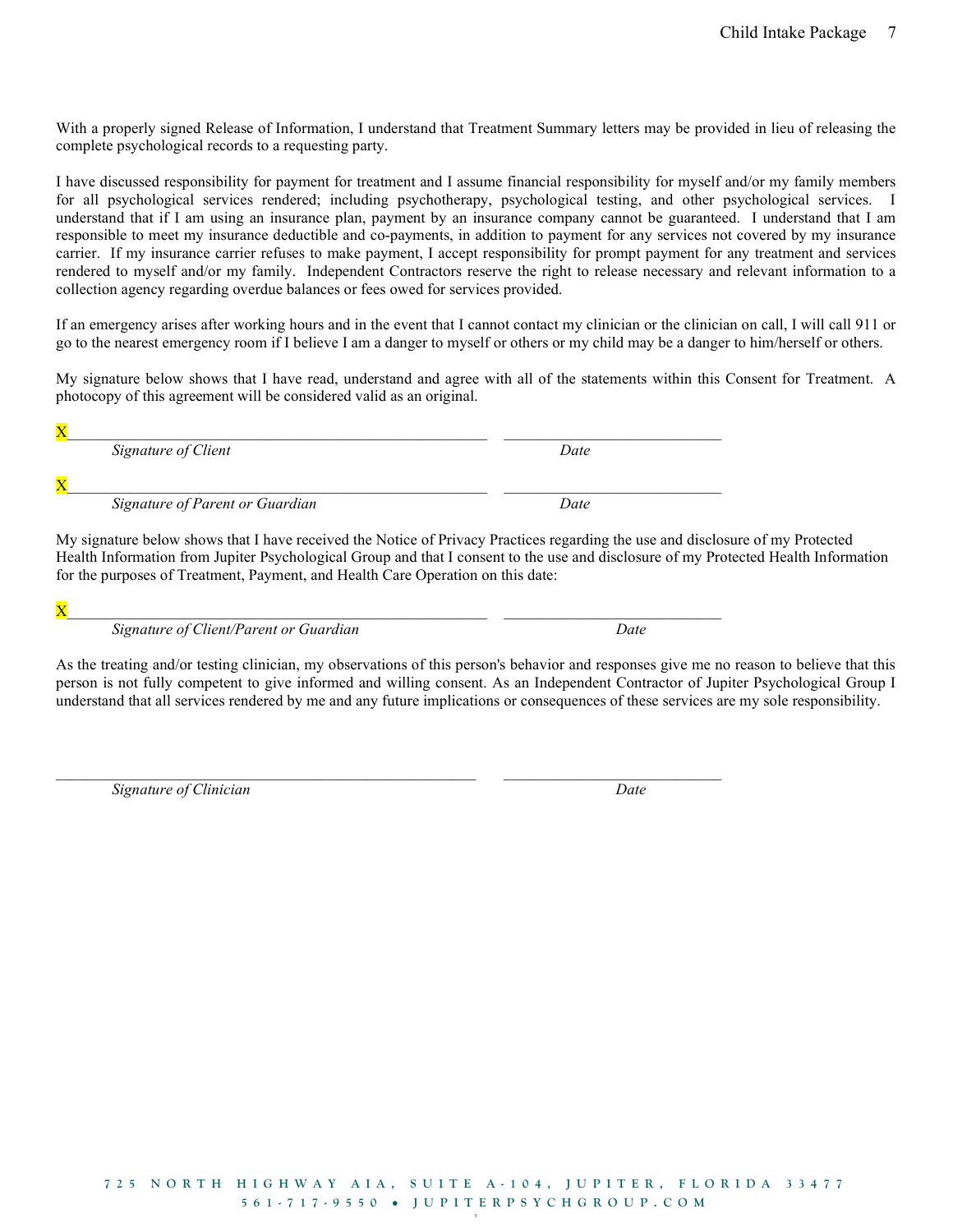## INFORMED CONSENT CHECKLIST FOR VIDEO/TELEPSYCHOLOGICAL SERVICES

Prior to starting video-conferencing services, we discussed and agreed to the following:

- There are potential benefits and risks of video-conferencing (e.g. limits to patient confidentiality) that differ from in-person sessions.
- Confidentiality still applies for telepsychology services, and nobody will record the session without the permission from the others person(s).
- If psychological testing measures are used, copies of the materials will not be made and pictures of the material will not be taken.
- We agree to use the video-conferencing platform selected for our virtual sessions, and the psychologist will explain how to use it.
- You need to use a webcam or smartphone during the session.
- It is important to be in a quiet, private space that is free of distractions (including cell phone or other devices) during the session.
- It is important to use a secure internet connection rather than public/free Wi-Fi.
- It is important to be on time. If you need to cancel or change your tele-appointment, you must notify the psychologist in advance by phone or email.
- We need a back-up plan (e.g., phone number where you can be reached) to restart the session or to reschedule it, in the event of technical problems.
- We need a safety plan that includes at least one emergency contact and the closest ER to your location, in the event of a crisis situation.
- If you are not an adult, we need the permission of your parent or legal guardian (and their contact information) for you to participate in telepsychology sessions.
- You should confirm with your insurance company that the video sessions will be reimbursed; if they are not reimbursed, you are responsible for full payment.

 $\mathcal{L}_\mathcal{L} = \{ \mathcal{L}_\mathcal{L} = \{ \mathcal{L}_\mathcal{L} = \{ \mathcal{L}_\mathcal{L} = \{ \mathcal{L}_\mathcal{L} = \{ \mathcal{L}_\mathcal{L} = \{ \mathcal{L}_\mathcal{L} = \{ \mathcal{L}_\mathcal{L} = \{ \mathcal{L}_\mathcal{L} = \{ \mathcal{L}_\mathcal{L} = \{ \mathcal{L}_\mathcal{L} = \{ \mathcal{L}_\mathcal{L} = \{ \mathcal{L}_\mathcal{L} = \{ \mathcal{L}_\mathcal{L} = \{ \mathcal{L}_\mathcal{$ 

- As your clinician, I may determine that due to certain circumstances, telepsychology is no longer appropriate and that we should resume our sessions in-person.
- $X$

Signature of Client/Parent or Guardian discussed by Date

Signature of Clinician Date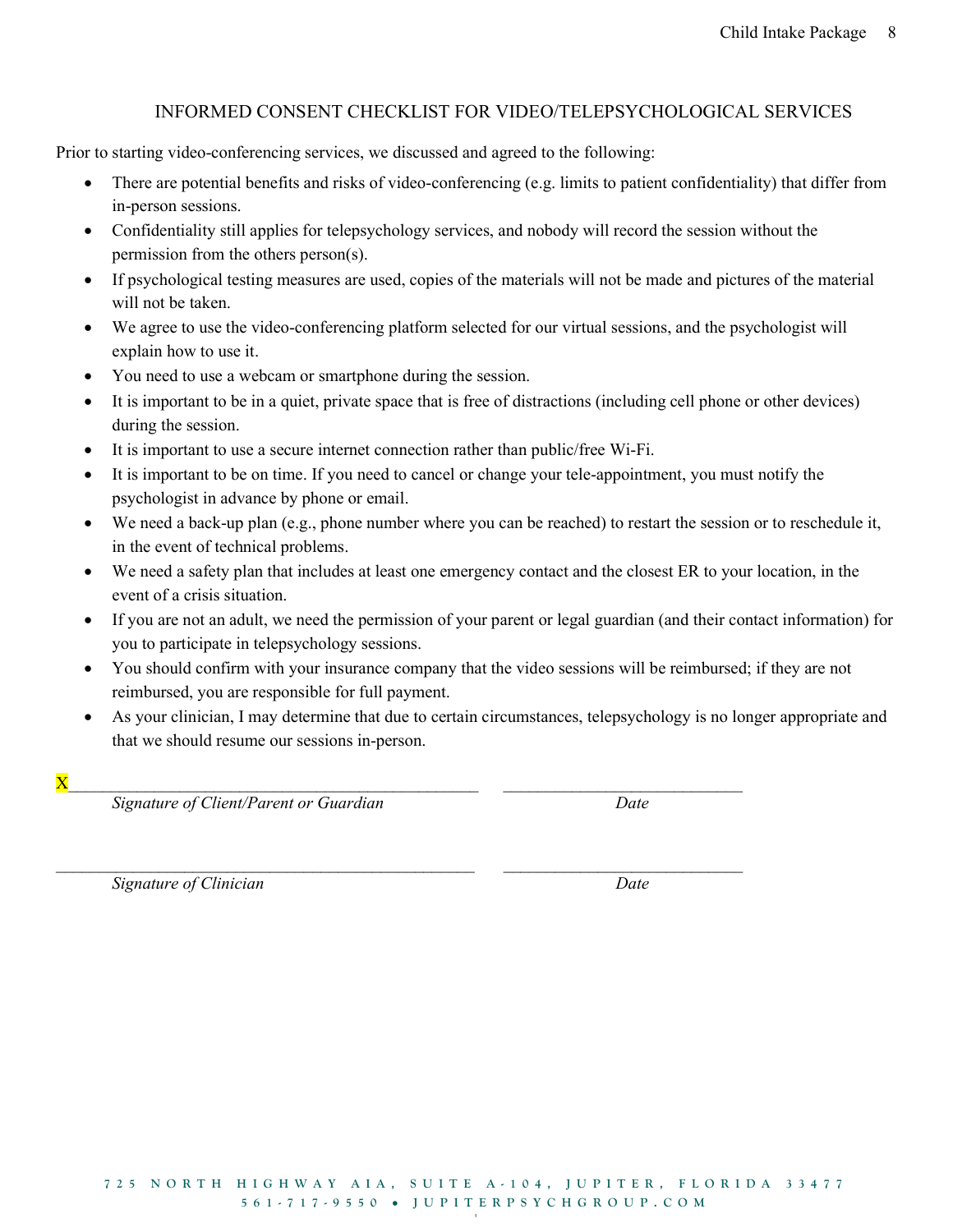### WITHIN PRACTICE RELEASE OF INFORMATION AUTHORIZATION FORM

Client Name: \_\_\_\_\_\_\_\_\_\_\_\_\_\_\_\_\_\_\_\_\_\_\_\_\_\_\_\_ Date of Birth: \_\_\_\_/\_\_\_\_/\_\_\_\_\_\_\_ Age: \_\_\_\_\_\_\_\_

I, hereby authorize Jupiter Psychological Group to share any and all information with all Independent Contractors and Employees within the practice for the purpose of clinical case review, clinical coverage, and/or independent consultation.

I have been informed that I may revoke this authorization at any time and for any reason by written communication to Jupiter Psychological Group. In the event that I do not revoke this consent in writing, this release will expire when the purpose for which the consent was given has been accomplished. A photocopy of this Release of Information will be considered as valid as the original.

X

Client name The Signature of Client/Parent or Guardian Date

Clinician name Signature of Clinician Date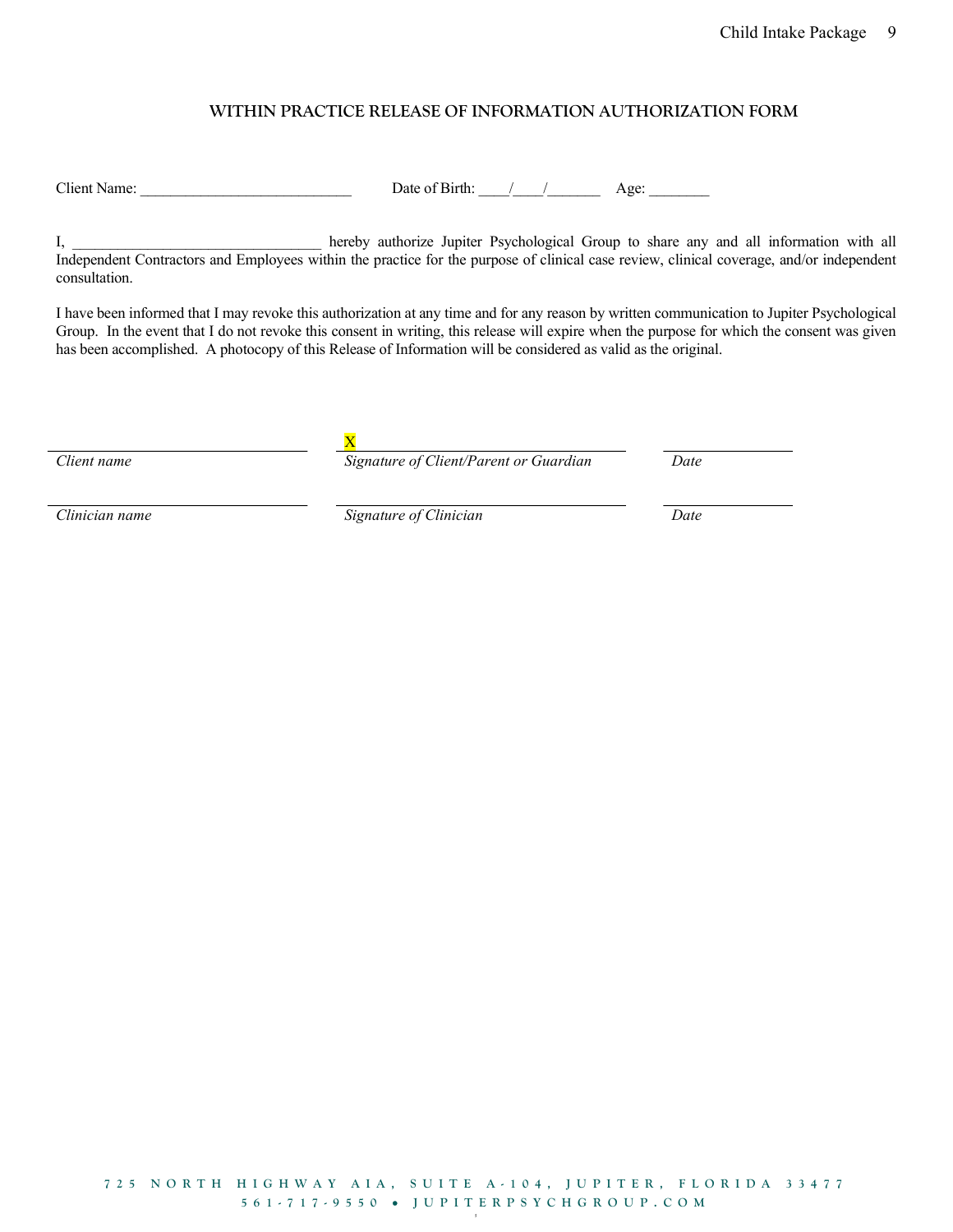#### RELEASE OF INFORMATION AUTHORIZATION FORM

|                                                                                                                                              | Date of Birth: / / Age:               |                                                                                     |  |
|----------------------------------------------------------------------------------------------------------------------------------------------|---------------------------------------|-------------------------------------------------------------------------------------|--|
|                                                                                                                                              |                                       |                                                                                     |  |
| Release Protected Health Information to:                                                                                                     |                                       |                                                                                     |  |
| Receive Protected Health Information from:                                                                                                   |                                       |                                                                                     |  |
| Share Protected Health Information with:                                                                                                     |                                       |                                                                                     |  |
| Name of Facility/Individual                                                                                                                  |                                       |                                                                                     |  |
| Address                                                                                                                                      |                                       |                                                                                     |  |
| <u> 1999 - Jan James James James James James James James James James James James James James James James James Ja</u><br><b>Phone Number</b> | Fax Number                            | ) and the contract of the contract of $\mathcal{L}$ . The contract of $\mathcal{L}$ |  |
| Purpose of this disclosure:                                                                                                                  |                                       |                                                                                     |  |
| To facilitate treatment and/or evaluation of myself or a family member                                                                       |                                       |                                                                                     |  |
|                                                                                                                                              |                                       |                                                                                     |  |
| This authorization shall expire:                                                                                                             |                                       |                                                                                     |  |
| When the purpose for which this consent<br>was given has been accomplished                                                                   | Once treatment has been<br>terminated | Date:                                                                               |  |
|                                                                                                                                              |                                       |                                                                                     |  |

I have been informed that I may revoke this authorization at any time and for any reason by written communication to Jupiter Psychological Group. In order for the revocation of this authorization to be effective, it must include: Client's name, address, phone number, and date of birth; Effective date of the revocation of the Authorization to Release Protected Health Information; Client and/or Legal Guardian's signature. All requests must be sent to Jupiter Psychological Group and are not effective until received. I understand that only information obtained or produced by Jupiter Psychological Group is subject to release. I certify that this form has been fully explained to me and that I understand its contents. A photocopy of this Release of Information will be considered as valid as the original.

I understand that information sent, released, or disclosed pursuant to this Release of Information Authorization form may be subject to additional disclosure by the recipient of your information and is no longer protected by HIPAA Privacy Laws.

Client name Signature of Client/Parent or Guardian Date

Clinician name Signature of Clinician Date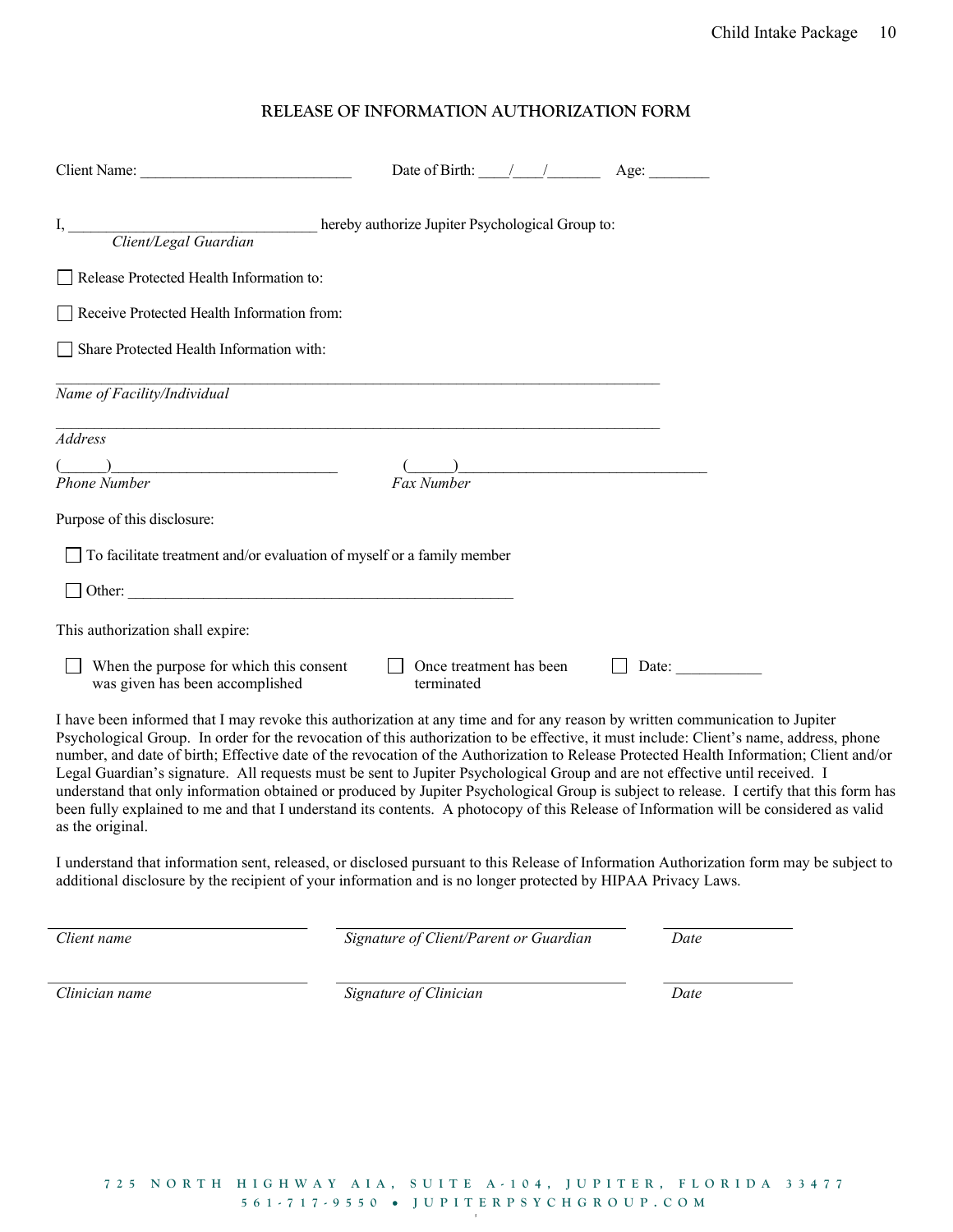### GOOD FAITH ESTIMATE

Client Name: \_\_\_\_\_\_\_\_\_\_\_\_\_\_\_\_\_\_\_\_\_\_\_\_\_\_\_\_\_\_\_ Date of Birth: \_\_\_\_/\_\_\_\_/\_\_\_\_\_\_\_

Provider:

Service: Outpatient Psychotherapy

Diagnosis Code: \_\_\_\_\_\_\_\_\_\_\_

Expected Service Code: 90837

Expected Charge: \$ /session without insurance. Expected Total Yearly Cost based on an average treatment length of 8 sessions without insurance: \$ There may be additional services that I recommend as part of the course of care that are not reflected in the good faith estimate. Total number of sessions is unknown and is based on your progress and preferences.

The information provided in the good faith estimate is only an estimate regarding items reasonably expected to be furnished at this time and actual charges may differ from the good faith estimate.

You have rights to initiate the specified dispute resolution process if the actual billed charges are substantially in excess of the expected charges included in the good faith estimate. Information on how to file a dispute can be found at www.cms.gov/nosurprises or call 800-985-3059.

A good faith estimate is not a contract and does not require you to obtain the services from me.

I agree with and accept this Good Faith Estimate.

Signature of Client/Parent or Guardian Date